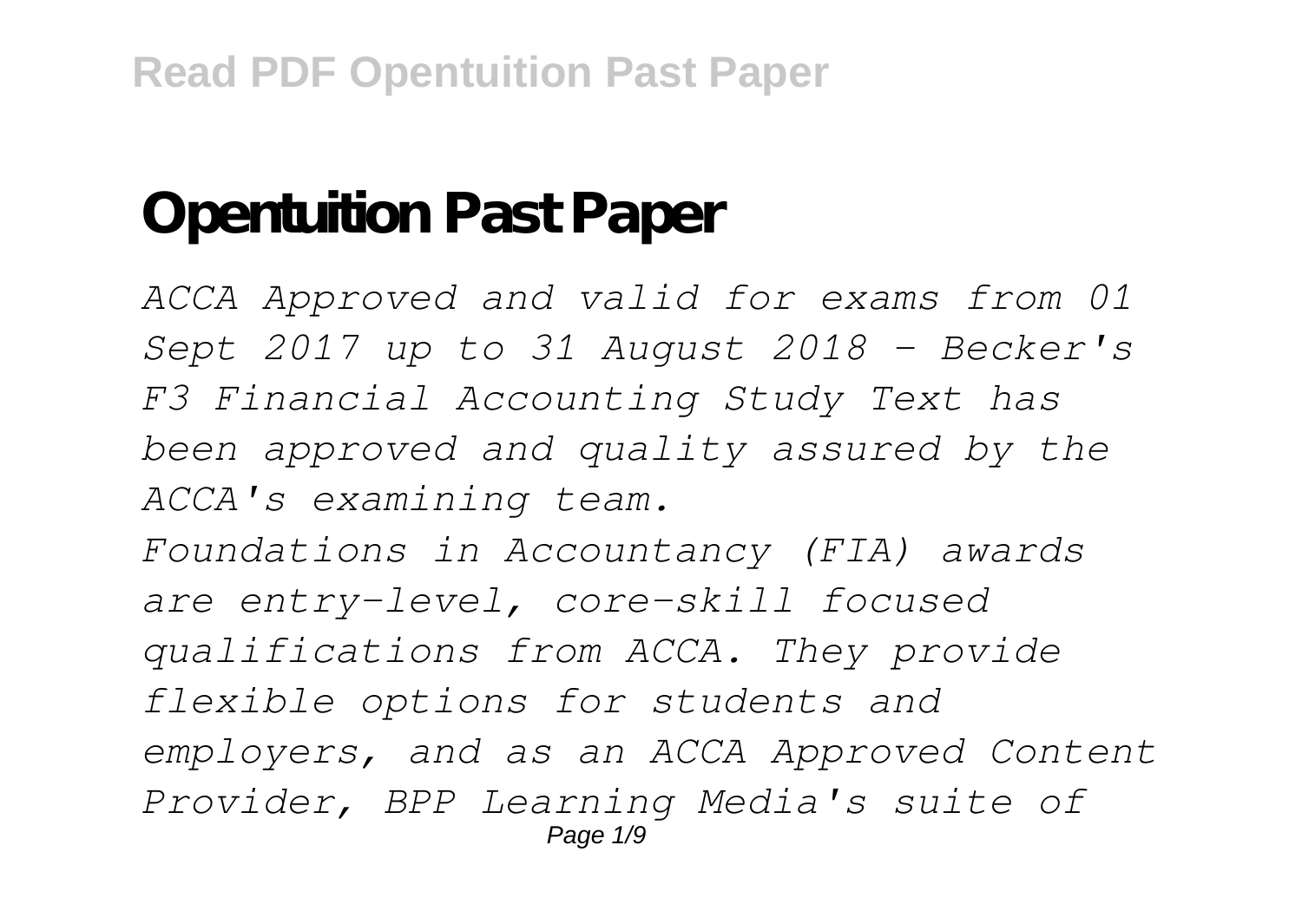## **Read PDF Opentuition Past Paper**

```
study tools will provide you with all the
accurate and up-to-date material you need
for exam success.
ACCA F8 Audit and Assurance
P7 Advanced Audit and Assurance (INT&UK) -
Complete Text
Michigan School Moderator
CIMA E3 Strategic Management
ACCA P4 Advanced Financial Management -
Pocket Notes
BPP Learning Media's status as official ACCA Approved
Learning Provider - Content means our ACCA Study
Texts and Practice & Revision Kits are reviewed by<br>Page 2/9
```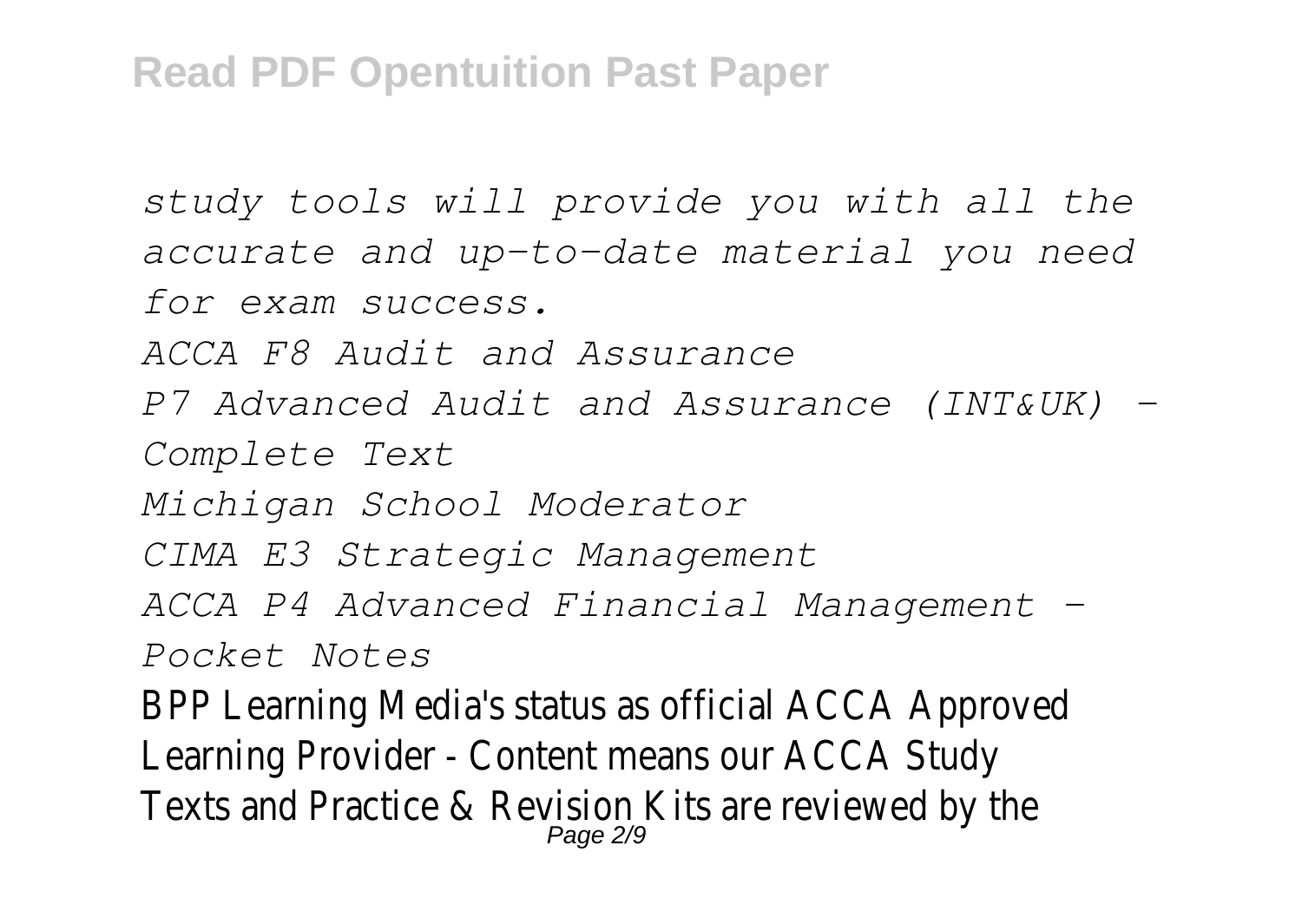ACCA examining team. BPP Learning Media products provide you with the exam focussed material you need for exam success.

BPP Learning Media is an ACCA approved content provider. Our suite of study tools will provide you with all the accurate and up-to-date material you need for exam success.

Taxation (TX-UK)

ACCA Audit and Assurance

ACCA Advanced Financial Management

ADVANCED FINANCIAL MANAGEMENT - STUDY

TEXT.

Death of the Public Universit<br>Page 3/9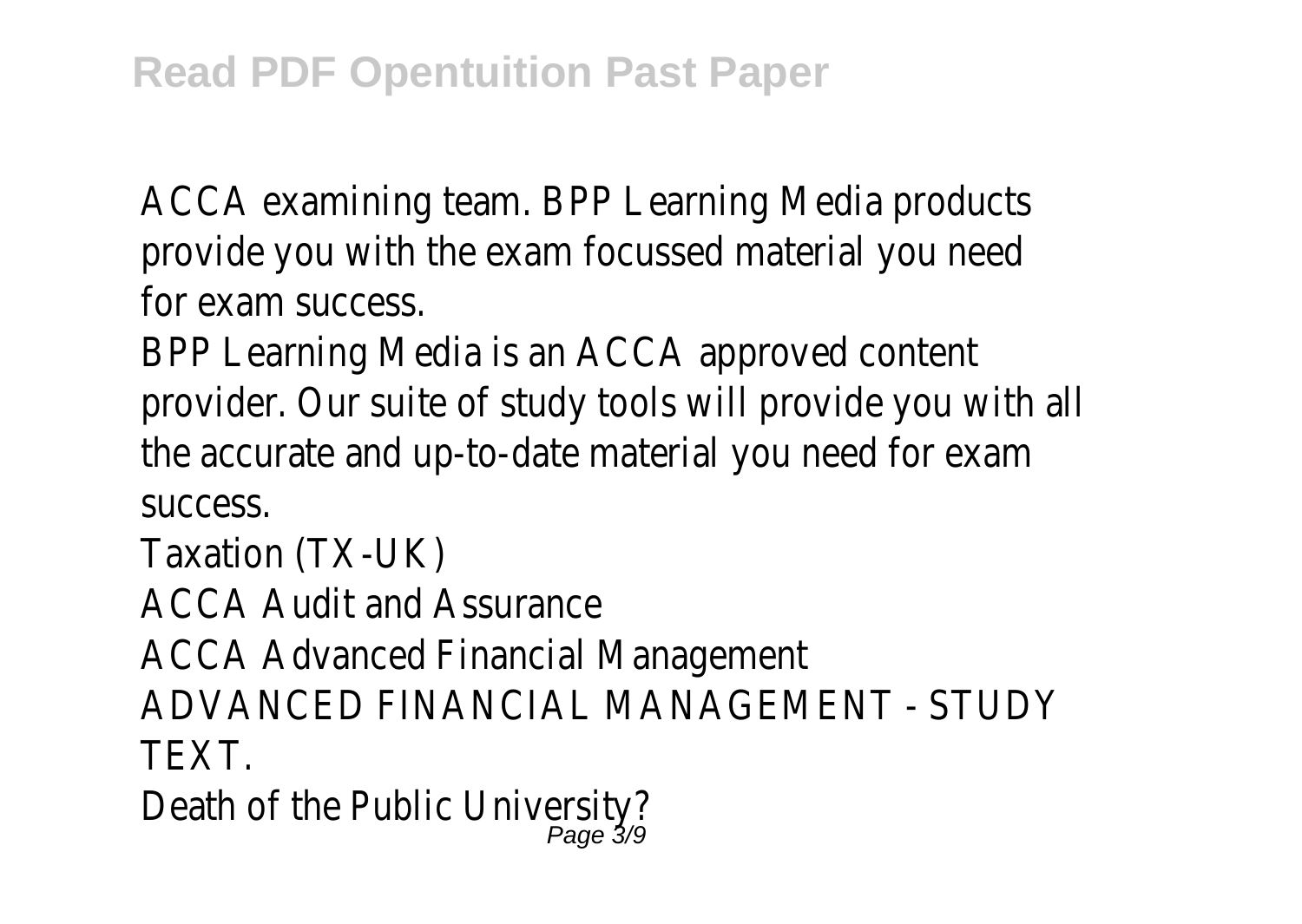**'Accountant in Business' is a general introduction to accounting and business for the ACCA examination.**

**Foundations in Accountancy (FIA) awards are entry-level, core-skill focused qualifications from ACCA. They provide flexible options for students and employers, and as official ACCA Approved Learning Provider - Content, BPP Learning Media's study materials are tailored to the exams students will take.**

**Accounts and Papers**

**CIMA P2 Advanced Management Accounting** Page 4/9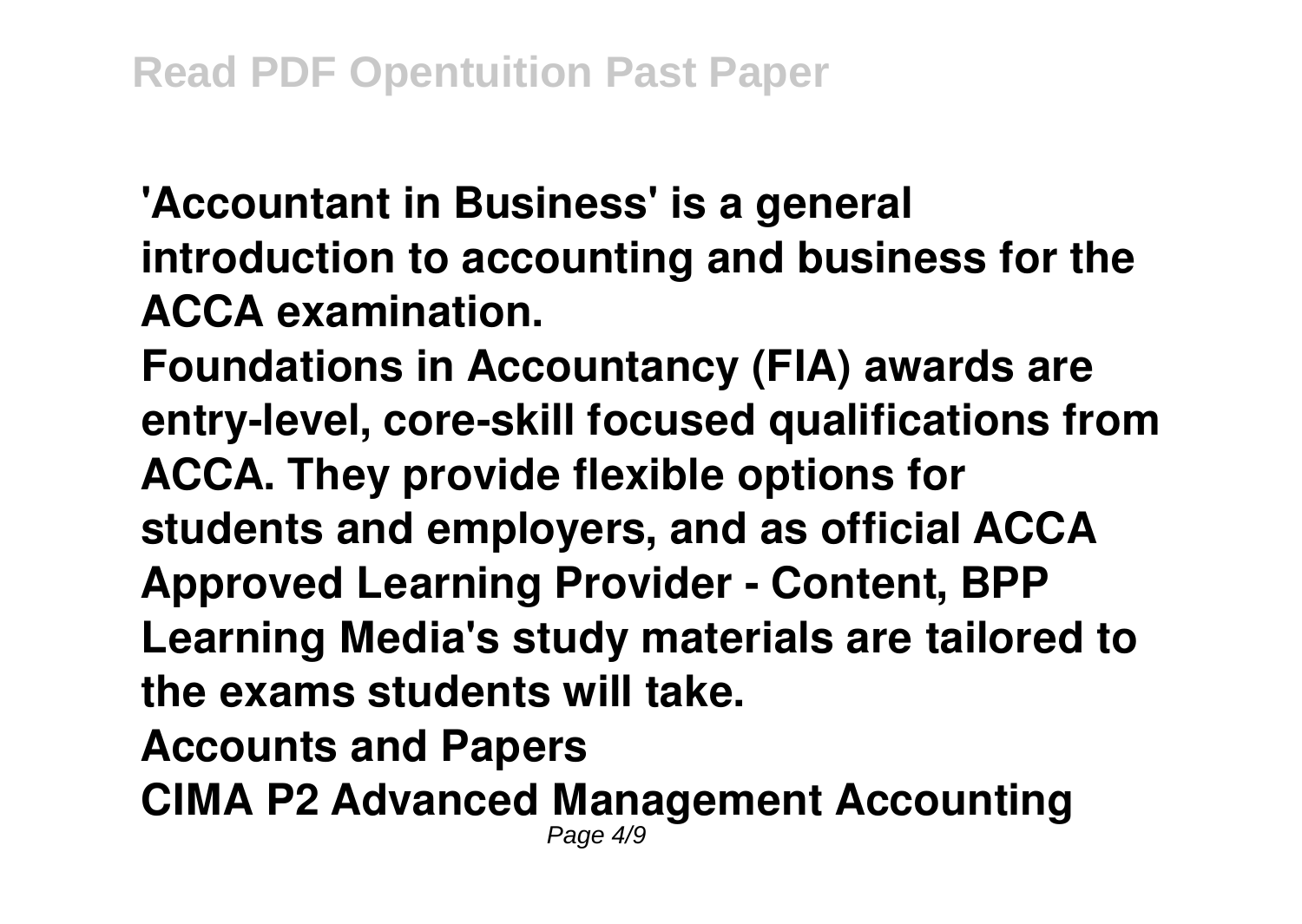## **ACCA - F6 Tax (FA 2009) Workbook**

## **Accountant in Business**

Universities have been subjected to continuous government reforms since the 1980s, to make them 'entrepreneurial', 'efficient' and aligned to the predicted needs and challenges of a global knowledge economy. Under increasing pressure to pursue 'excellence' and 'innovation', many universities are struggling to maintain their traditional mission to be inclusive,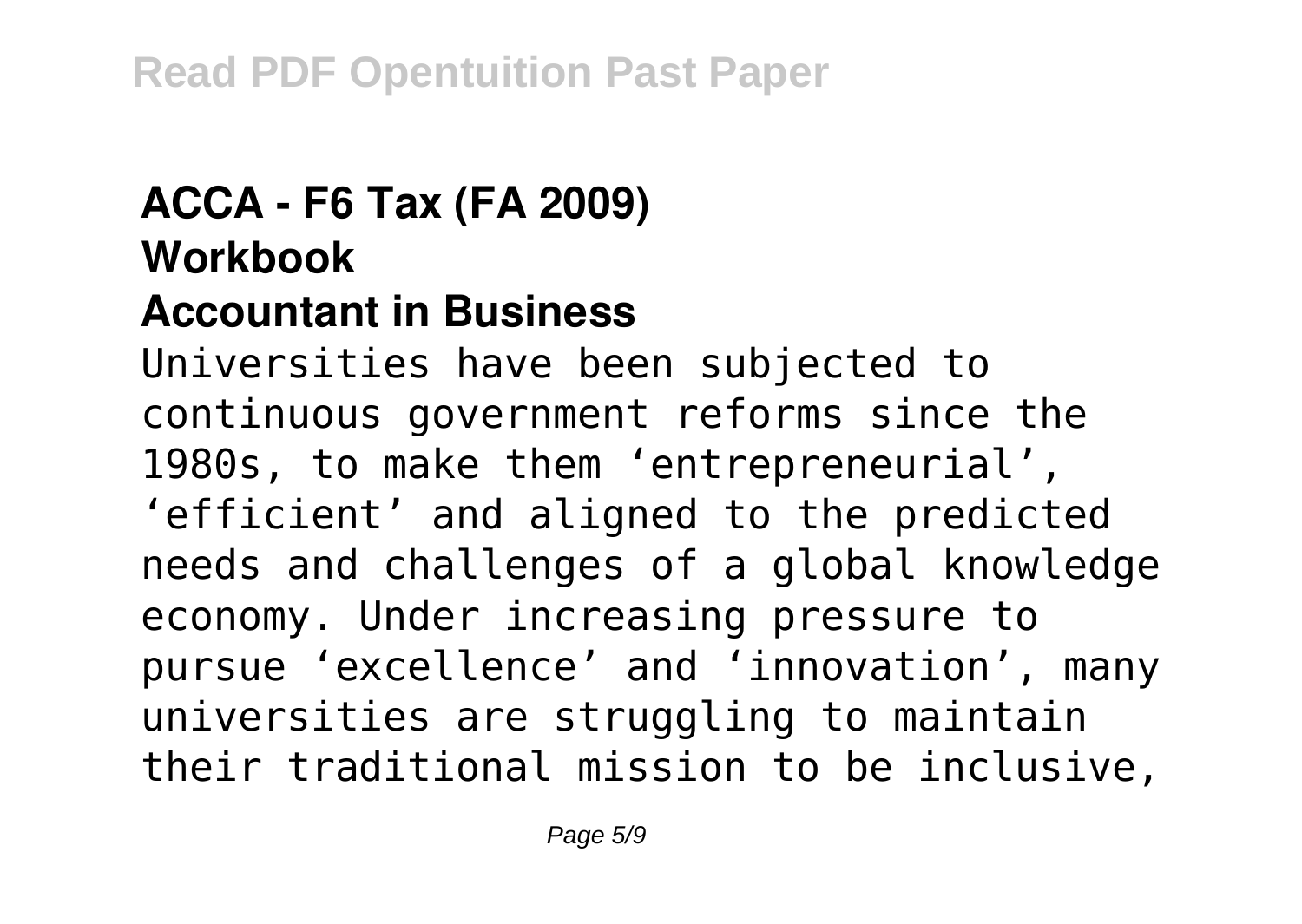improve social mobility and equality and act as the 'critic and conscience' of society. Drawing on a multi-disciplinary research project, University Reform, Globalisation and Europeanisation (URGE), this collection analyses the new landscapes of public universities emerging across Europe and the Asia-Pacific, and the different ways that academics are engaging with them.

BPP Learning Media provides comprehensive materials that highlight the areas to focus on for your exams and complement the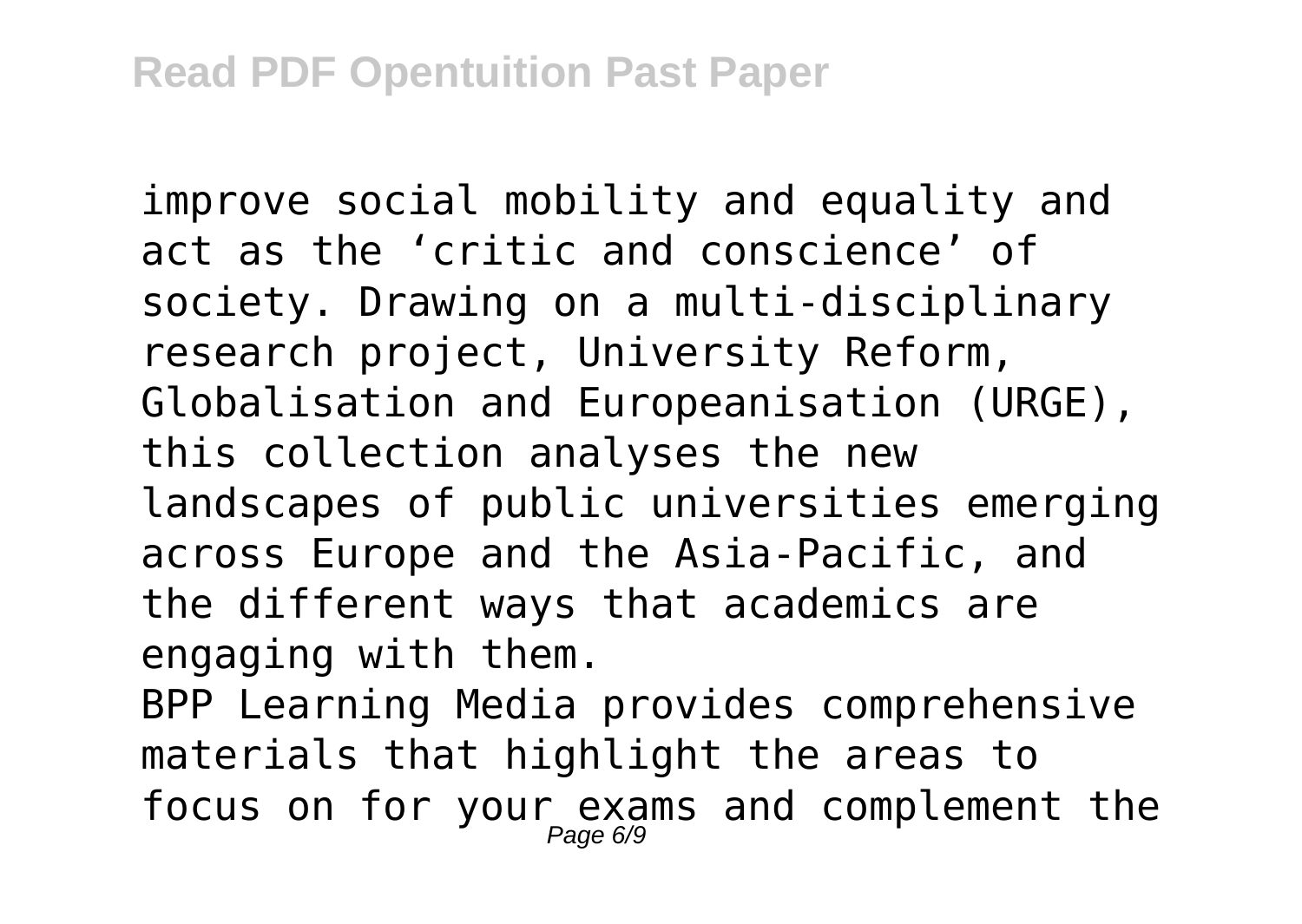syllabus to increase your understanding. ACCA Approved - F3 Financial Accounting (September 2017 to August 2018 exams) Uncertain Futures for Higher Education in the Knowledge Economy ACCA F9 Financial Management ACCA Strategic Business Reporting ACCA Financial Reporting

An approved text for the Professional Qualification, this 'Exam Kit' enables you to practise your exam technique and apply your knowledge and understanding. It contains revision guidance, actual ACCA exam questions and official answers, and gives details of the syllabus, exam format and analysis of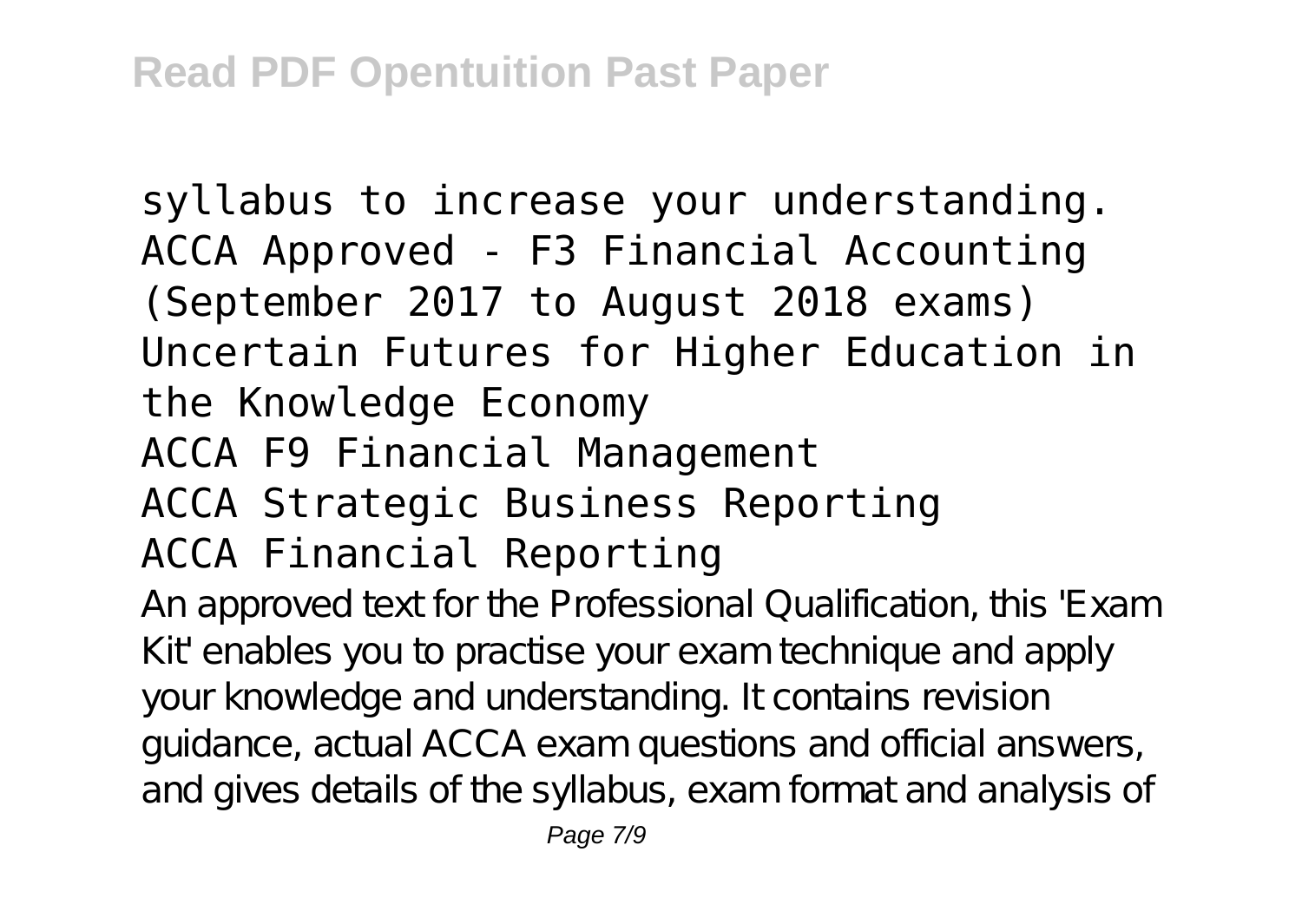past papers and ACCA guidelines.

BPP Learning Media is an ACCA Approved Content Provider. Our partnership with ACCA means that our Study Texts, Practice & Revision Kits and iPass (for CBE papers only) are subject to a thorough ACCA examining team review. Our suite of study tools will provide you with all the accurate and up-to-date material you need for exam success.

Illegally in Love

CIMA F2 Advanced Financial Reporting

FIA Foundations in Management Accounting FMA (ACCA F2) STRATEGIC BUSINESS REPORTING - STUDY TEXT.

FIA Managing Costs and Finances MA2

*ACCA Performance ManagementPractice and*